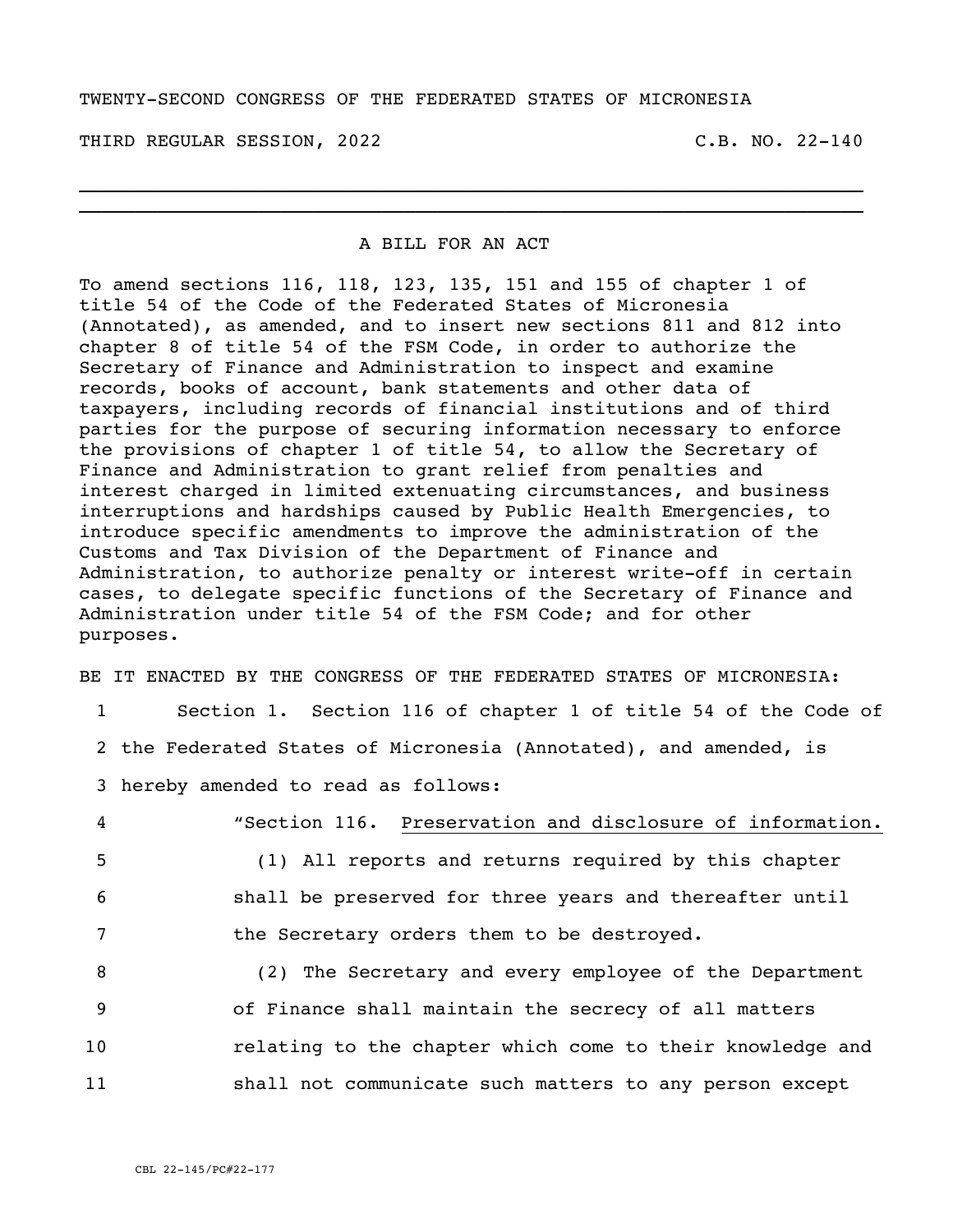for the purpose of carrying into effect his chapter or any other enactment imposing taxes or duties payable to the Government of the Federated States of Micronesia.

\_\_\_\_\_\_\_\_\_\_\_\_\_\_\_\_\_\_\_\_\_\_\_\_\_\_\_\_\_\_\_\_\_\_\_\_\_\_\_\_\_\_\_\_\_\_\_\_\_\_\_\_\_\_\_\_\_\_\_\_\_\_\_\_\_\_\_\_\_\_ \_\_\_\_\_\_\_\_\_\_\_\_\_\_\_\_\_\_\_\_\_\_\_\_\_\_\_\_\_\_\_\_\_\_\_\_\_\_\_\_\_\_\_\_\_\_\_\_\_\_\_\_\_\_\_\_\_\_\_\_\_\_\_\_\_\_\_\_\_\_

 (3) No employee of the Department of Finance shall be required to produce in any court any matter or thing relating to the taxes imposed by this chapter coming under his notice in the performance of his duties as an employee of the Revenue Division except when it is necessary to do so for the purpose of carrying into effect any provisions of this chapter or any enactment imposing duties or taxes payable to the Government of the Federated States of Micronesia.

 (4) Information as to the amount of income or any particular set forth or disclosed in any report or return required under this chapter may, upon request of a committee appointed by the Congress of the Federated States of Micronesia, be furnished to the committee, but 18 the committee or any member, clerk, or other officer or employee thereof shall not disclose any particulars of the information so furnished except to law enforcement officers for the purpose of aiding the detection or prosecution of crimes committed in violation of this chapter.

 (5) The Governor of each State may appoint one representative of his administration who shall have access

of 14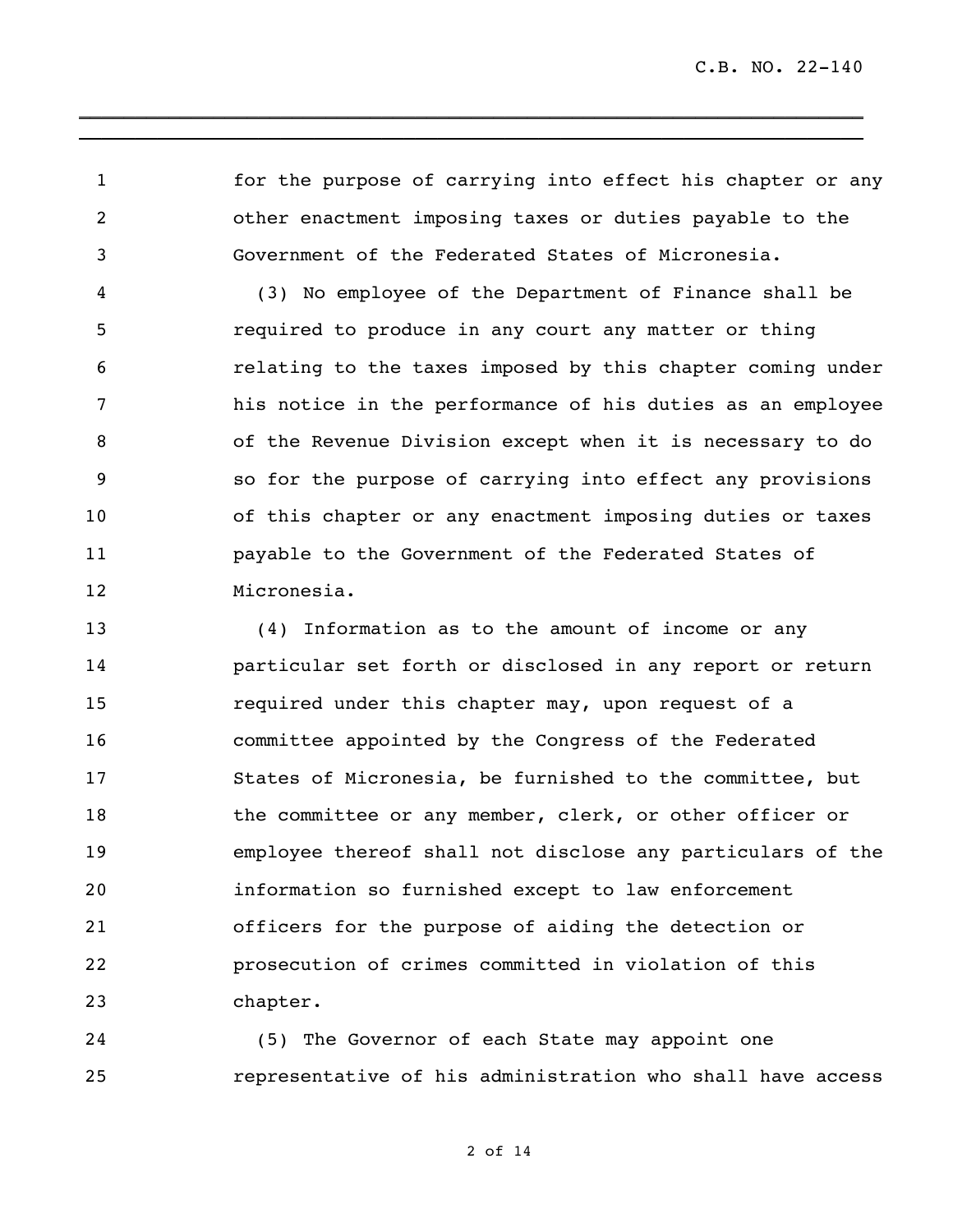1 to all returns, reports, or other information on file with the Department of Finance as may be necessary to show that the required distribution of revenue to his State has been made. Each Governor shall make the appointment of his representative known to the Secretary of Finance. The appointee may share information acquired hereunder with the Governor of his State. The Governor and his appointee may not disclose the information to any other person except for the specific purpose of ensuring that the required distribution of revenues to their State has been made, or except as otherwise provided for by law.

\_\_\_\_\_\_\_\_\_\_\_\_\_\_\_\_\_\_\_\_\_\_\_\_\_\_\_\_\_\_\_\_\_\_\_\_\_\_\_\_\_\_\_\_\_\_\_\_\_\_\_\_\_\_\_\_\_\_\_\_\_\_\_\_\_\_\_\_\_\_ \_\_\_\_\_\_\_\_\_\_\_\_\_\_\_\_\_\_\_\_\_\_\_\_\_\_\_\_\_\_\_\_\_\_\_\_\_\_\_\_\_\_\_\_\_\_\_\_\_\_\_\_\_\_\_\_\_\_\_\_\_\_\_\_\_\_\_\_\_\_

 (6) The Attorney General or other legal representatives of the Government of the Federated States of Micronesia may inspect the report of return of any taxpayer who brings an action to set aside or review the tax based thereon, or against whom an action of proceeding has been instituted to recover any tax or any penalty imposed by 18 this chapter.

 (7) Nothing herein shall prohibit the Secretary or his delegate from compiling and publishing statistics or information generally on the returns filed so long as there is no reference to a particular return and the statistics and the information do not in effect divulge the contents of any one return.

(8) In enforcing the provisions of this chapter, the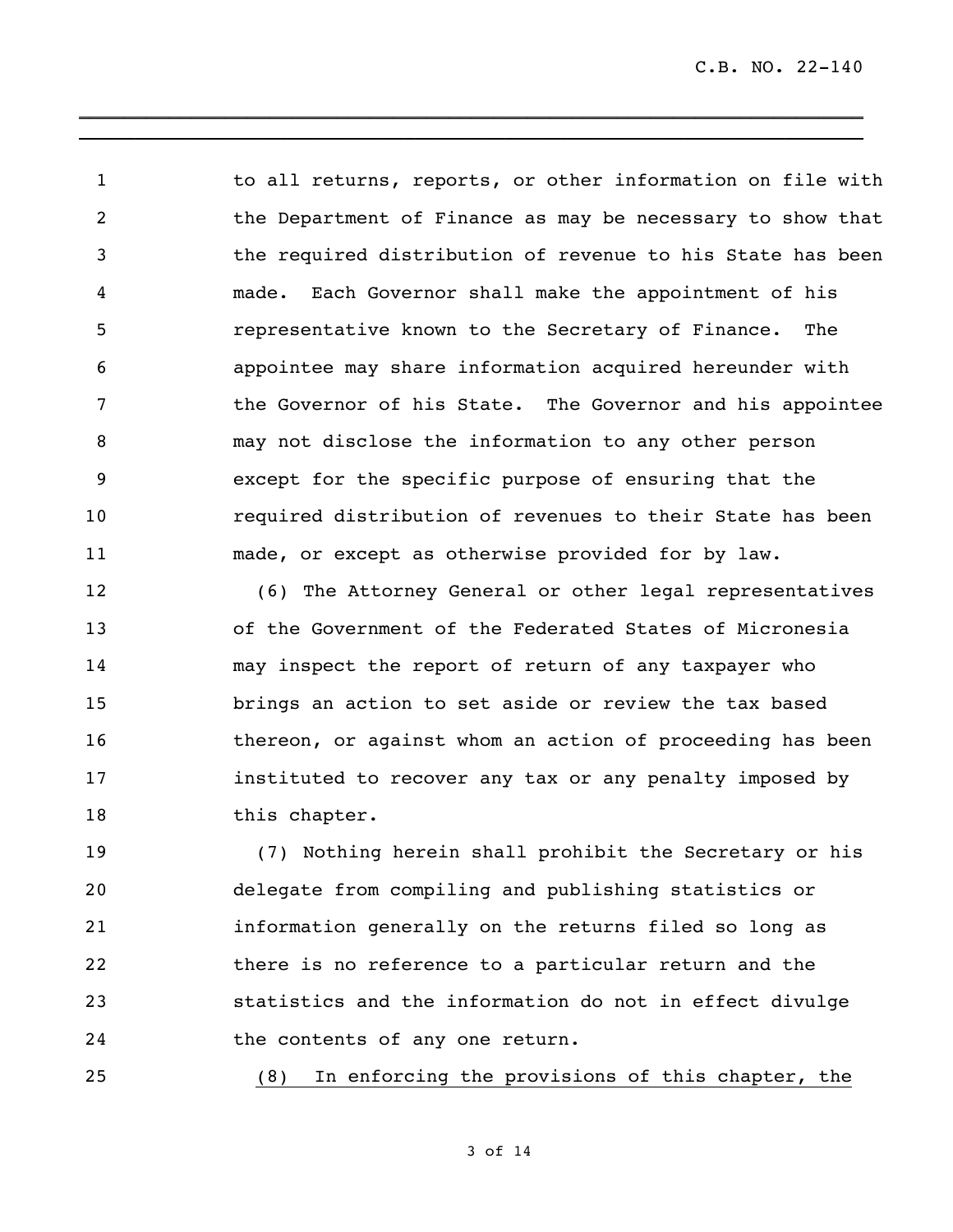| $\mathbf{1}$ | Secretary shall have authority to demand the production by |
|--------------|------------------------------------------------------------|
| 2            | a taxpayer, and to inspect and examine, the records, books |
| 3            | of account, bank statements, and any other pertinent data  |
| 4            | of a taxpayer in his possession for the purpose of         |
| 5            | determining the accuracy of the tax return or the correct  |
| 6            | amount of tax due to the National Government.<br>The       |
| 7            | authority of the Secretary extends to the examination of   |
| 8            | financial records in the possession of a financial         |
| 9            | institution or a third party, including a State government |
| 10           | or a municipal government in the FSM, with whom a taxpayer |
| 11           | has a business relation or a transaction, and to demand    |
| 12           | from a financial institution or a third party, including a |
| 13           | State government or a municipal government in the FSM, the |
| 14           | production of such records, with respect to a relevant     |
| 15           | taxpayer, for the purpose of enabling the Secretary to     |
| 16           | obtain relevant information in connection with enforcing   |
| 17           | the provisions of this chapter. The term "financial        |
| 18           | institution" used in this section means any person or      |
| 19           | entity, which carries on a business which includes any of  |
| 20           | the following activities:                                  |
| 21           | (a) acceptance of deposits and other repayable             |
| 22           | funds from the public;                                     |
| 23           | (b) lending, including consumer credit, mortgage           |
| 24           | credit, factoring (with or without recourse) and financing |
| 25           | of commercial transactions;                                |

 $\_$  ,  $\_$  ,  $\_$  ,  $\_$  ,  $\_$  ,  $\_$  ,  $\_$  ,  $\_$  ,  $\_$  ,  $\_$  ,  $\_$  ,  $\_$  ,  $\_$  ,  $\_$ \_\_\_\_\_\_\_\_\_\_\_\_\_\_\_\_\_\_\_\_\_\_\_\_\_\_\_\_\_\_\_\_\_\_\_\_\_\_\_\_\_\_\_\_\_\_\_\_\_\_\_\_\_\_\_\_\_\_\_\_\_\_\_\_\_\_\_\_\_\_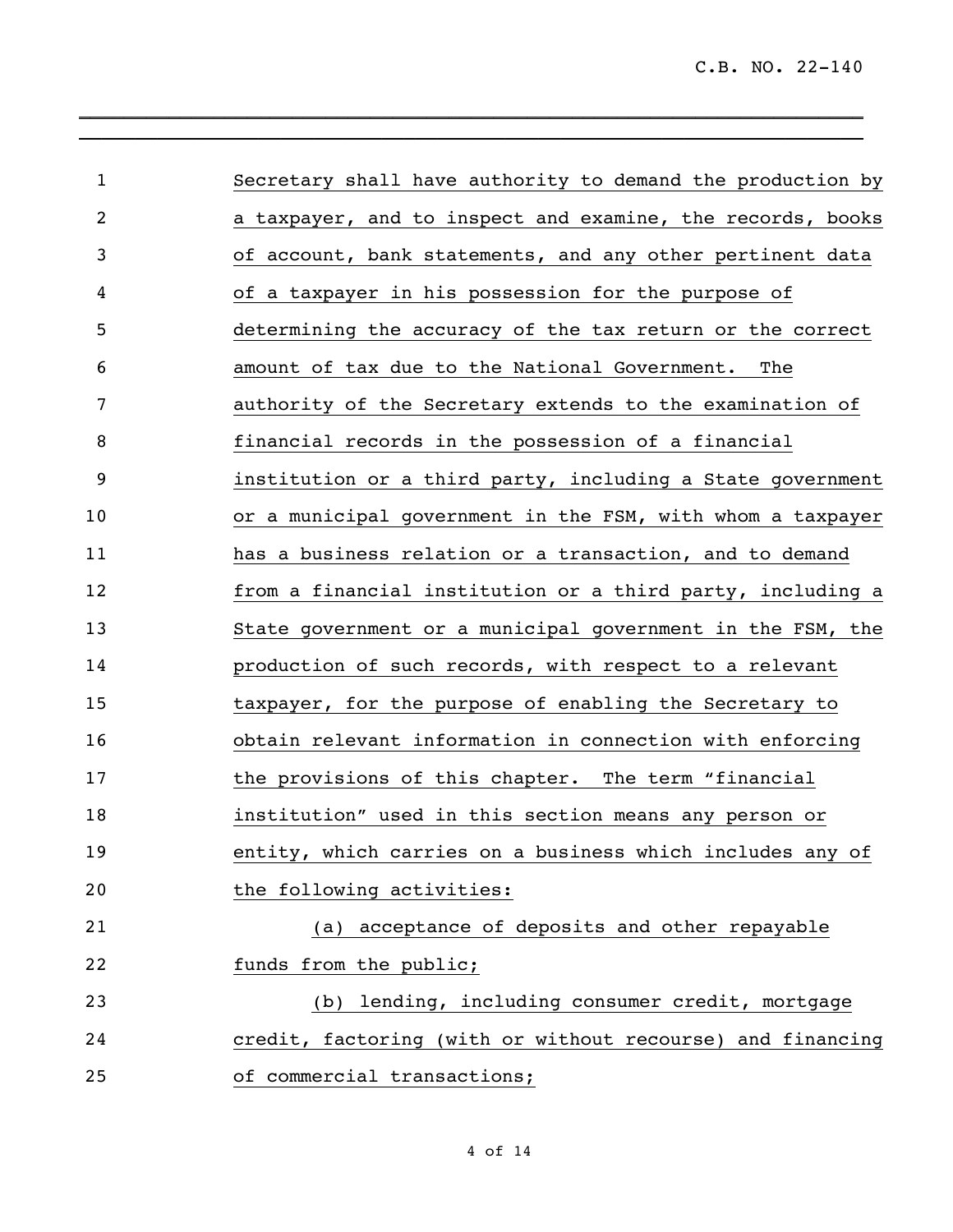| 1  | (c) financial leasing;                                               |  |  |  |  |  |
|----|----------------------------------------------------------------------|--|--|--|--|--|
| 2  | (d) money transmission services;                                     |  |  |  |  |  |
| 3  | issuing and administering means of payment (such as credit           |  |  |  |  |  |
| 4  | cards, travelers checks and bankers drafts);                         |  |  |  |  |  |
| 5  | (e) issuing or brokering insurance policy,                           |  |  |  |  |  |
| 6  | guarantees and commitments;                                          |  |  |  |  |  |
| 7  | (g) trading for their own account or for account of                  |  |  |  |  |  |
| 8  | customers in money market instruments (such as checks,               |  |  |  |  |  |
| 9  | bills, certificates of deposit), foreign exchange,                   |  |  |  |  |  |
| 10 | financial futures and options, exchange and interest rate            |  |  |  |  |  |
| 11 | instruments, and transferable securities;                            |  |  |  |  |  |
| 12 | (h) underwriting share issues and participation in                   |  |  |  |  |  |
| 13 | such issues;                                                         |  |  |  |  |  |
| 14 | (i) advice to undertakings on capital structure,                     |  |  |  |  |  |
| 15 | industrial strategy and related questions, and advice and            |  |  |  |  |  |
| 16 | services relating to mergers and the purchase of                     |  |  |  |  |  |
| 17 | undertakings;                                                        |  |  |  |  |  |
| 18 | (j) money-brokering;                                                 |  |  |  |  |  |
| 19 | portfolio management and advice;<br>(k)                              |  |  |  |  |  |
| 20 | safekeeping and administration of securities;<br>(1)                 |  |  |  |  |  |
| 21 | credit reference services; or<br>(m)                                 |  |  |  |  |  |
| 22 | safe custody services."<br>(n)                                       |  |  |  |  |  |
| 23 | Section 2. Section 118 of chapter 1 of title 54 of the Code          |  |  |  |  |  |
|    | 24 of the Federated States of Micronesia (Annotated), as amended, is |  |  |  |  |  |
|    | 25 hereby amended to read as follows:                                |  |  |  |  |  |

\_\_\_\_\_\_\_\_\_\_\_\_\_\_\_\_\_\_\_\_\_\_\_\_\_\_\_\_\_\_\_\_\_\_\_\_\_\_\_\_\_\_\_\_\_\_\_\_\_\_\_\_\_\_\_\_\_\_\_\_\_\_\_\_\_\_\_\_\_\_

\_\_\_\_\_\_\_\_\_\_\_\_\_\_\_\_\_\_\_\_\_\_\_\_\_\_\_\_\_\_\_\_\_\_\_\_\_\_\_\_\_\_\_\_\_\_\_\_\_\_\_\_\_\_\_\_\_\_\_\_\_\_\_\_\_\_\_\_\_\_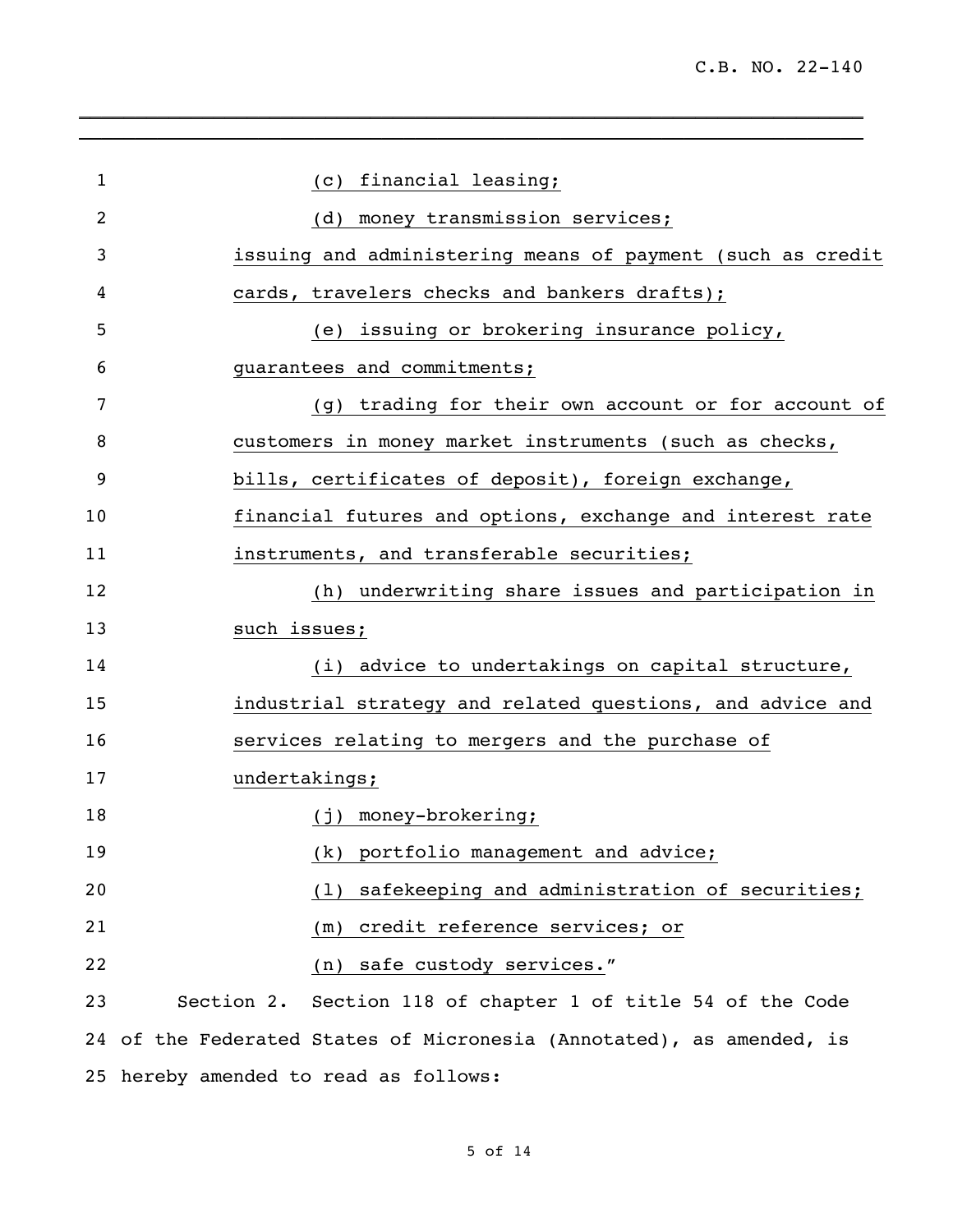"Section 118. Penalties for violation of sections 116 and 117. Any violation of subsection (2), (3), (4), [ $\Theta$ °F] (5), or failure to make available the records required by the Secretary pursuant to subsection (8) of section 116 or violation of section 117 of this chapter shall be a misdemeanor and shall be punishable by a fine of not more than \$500, or imprisonment for not more than 8 six months, or both.

\_\_\_\_\_\_\_\_\_\_\_\_\_\_\_\_\_\_\_\_\_\_\_\_\_\_\_\_\_\_\_\_\_\_\_\_\_\_\_\_\_\_\_\_\_\_\_\_\_\_\_\_\_\_\_\_\_\_\_\_\_\_\_\_\_\_\_\_\_\_ \_\_\_\_\_\_\_\_\_\_\_\_\_\_\_\_\_\_\_\_\_\_\_\_\_\_\_\_\_\_\_\_\_\_\_\_\_\_\_\_\_\_\_\_\_\_\_\_\_\_\_\_\_\_\_\_\_\_\_\_\_\_\_\_\_\_\_\_\_\_

 Section 3. Section 123 of chapter 1 of title 54 of the Code of the Federated States of Micronesia (Annotated), as amended, is hereby amended to read as follows:

"Section 123. Refunds of taxes on wages and salaries.

 (1) If it shall be shown, upon application of an employee, that there has been withheld from his wages or salaries any tax not due thereon, or more than the amount of tax due thereon, or that he has paid from his wages and salaries any tax not due thereon or more than 18 the amount of tax thereon, or if it is shown upon application of the business that it has paid an amount not due as tax under this chapter or greater than the 21 tax levied under this chapter, then the Secretary shall refund the amount found to have been overpaid or otherwise not due and shall pay such refund out of current collections of the tax; provided, the Secretary shall be satisfied that: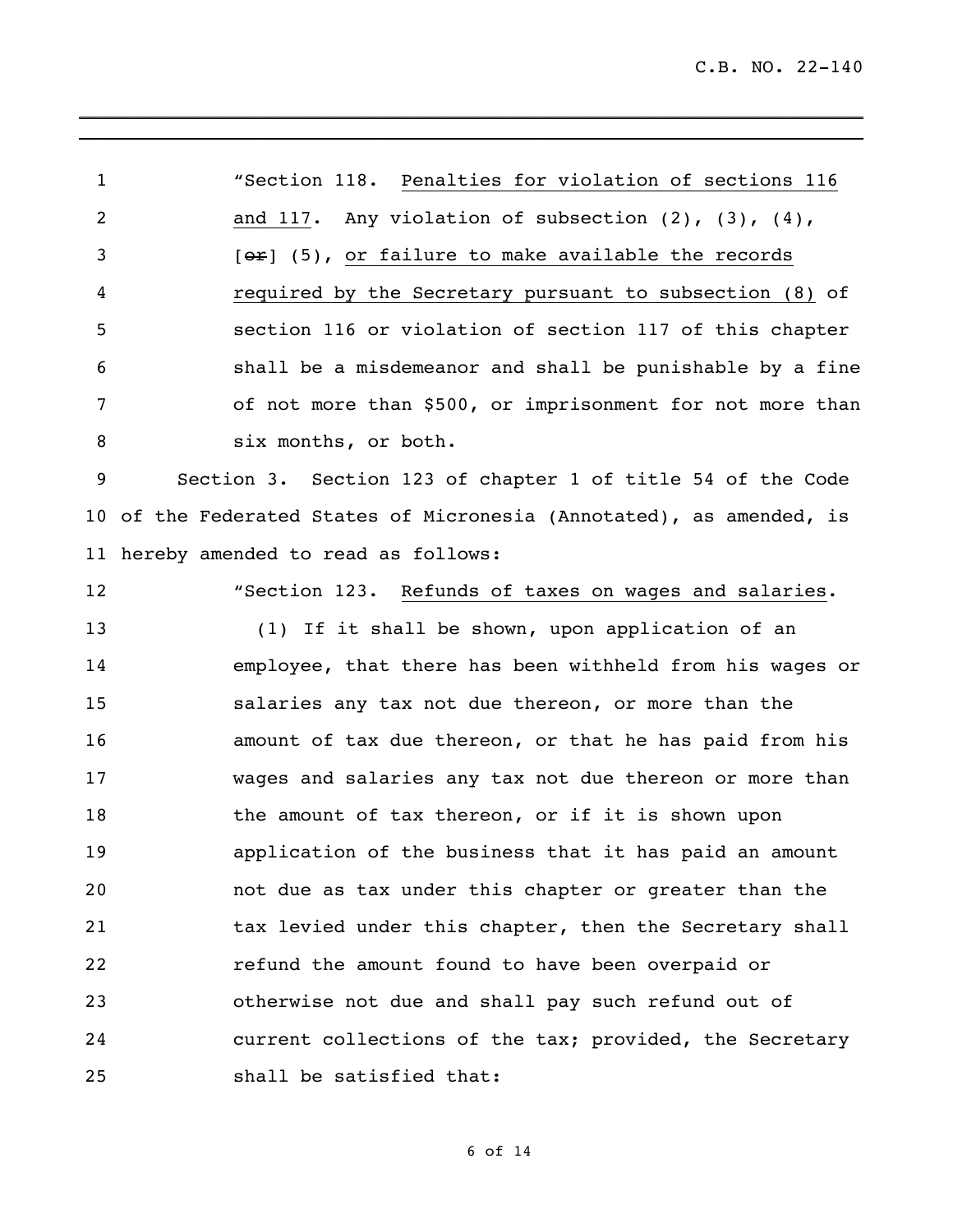(a) the amount so overpaid or otherwise not due has been paid to the Government; (b) the amount of refund claimed has not been used as a credit against any tax or taxes due and payable to the Government from such employee; and (c) application for such refund was filed within one year after the end of the calendar year in which the amount to be refunded was withheld or paid. (2) The Secretary shall make a decision on the application for refund within 90 days after it is 11 submitted. (3) Notwithstanding anything in this section, the Secretary may refrain from issuing a tax refund check when the amount of tax refund does not exceed five dollars. Any tax refund that is withheld shall be offset against any tax owed or transferred forward to 17 the next taxable year." Section 4. Section 135 of chapter 1 of title 54 of the Code of the Federated States of Micronesia (Annotated), as amended, is hereby amended to read as follows: "Section 135. Employer's Responsibilities for withheld taxes. (1) All taxes withheld by any employer under section 131 of this chapter shall be held in trust by such employer for the Government and for payment to the

\_\_\_\_\_\_\_\_\_\_\_\_\_\_\_\_\_\_\_\_\_\_\_\_\_\_\_\_\_\_\_\_\_\_\_\_\_\_\_\_\_\_\_\_\_\_\_\_\_\_\_\_\_\_\_\_\_\_\_\_\_\_\_\_\_\_\_\_\_\_ \_\_\_\_\_\_\_\_\_\_\_\_\_\_\_\_\_\_\_\_\_\_\_\_\_\_\_\_\_\_\_\_\_\_\_\_\_\_\_\_\_\_\_\_\_\_\_\_\_\_\_\_\_\_\_\_\_\_\_\_\_\_\_\_\_\_\_\_\_\_

## of 14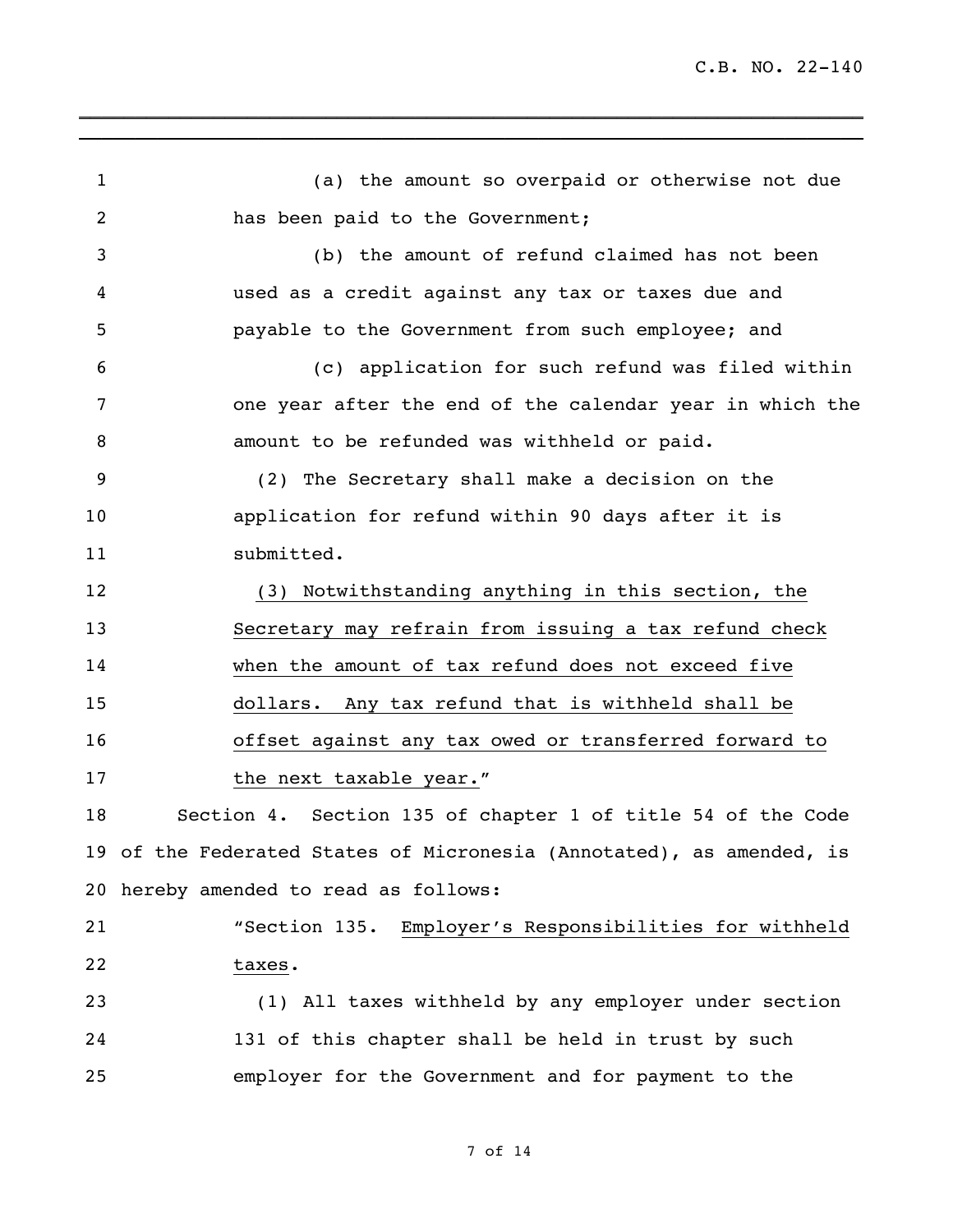Secretary in the manner and at the time required by this chapter.

\_\_\_\_\_\_\_\_\_\_\_\_\_\_\_\_\_\_\_\_\_\_\_\_\_\_\_\_\_\_\_\_\_\_\_\_\_\_\_\_\_\_\_\_\_\_\_\_\_\_\_\_\_\_\_\_\_\_\_\_\_\_\_\_\_\_\_\_\_\_ \_\_\_\_\_\_\_\_\_\_\_\_\_\_\_\_\_\_\_\_\_\_\_\_\_\_\_\_\_\_\_\_\_\_\_\_\_\_\_\_\_\_\_\_\_\_\_\_\_\_\_\_\_\_\_\_\_\_\_\_\_\_\_\_\_\_\_\_\_\_

 (2) If any employer shall fail, neglect, or refuse to deduct and withhold from the compensation paid to an employee, or to pay over, the amount of the tax imposed by this chapter, such employer shall, moreover, be liable to pay to the Government the amount of the tax, which amount shall (whether or not tax withholdings constituting trust funds have been commingled with said employer's assets) form a lien on the employer's entire assets, having priority over all other claims and liens, except as provided by the Secured Transactions Act.

 (3) Notwithstanding that the Secretary will primarily seek to recover from the employer an amount of tax under subsection (2), the Secretary shall have the right 16 to recover any non-withheld amount from the employee in extenuating circumstances, and nothing in this section shall be construed as preventing the Secretary from taking such steps as he deems fit to recover that amount from the employee and from the employer concurrently, or from recovering the amount wholly from the employee or from employer, or partly from the employee and partly from the employer.

24 (3)(4) Any employer may recover from an employee any amount which he should have withheld but did not

of 14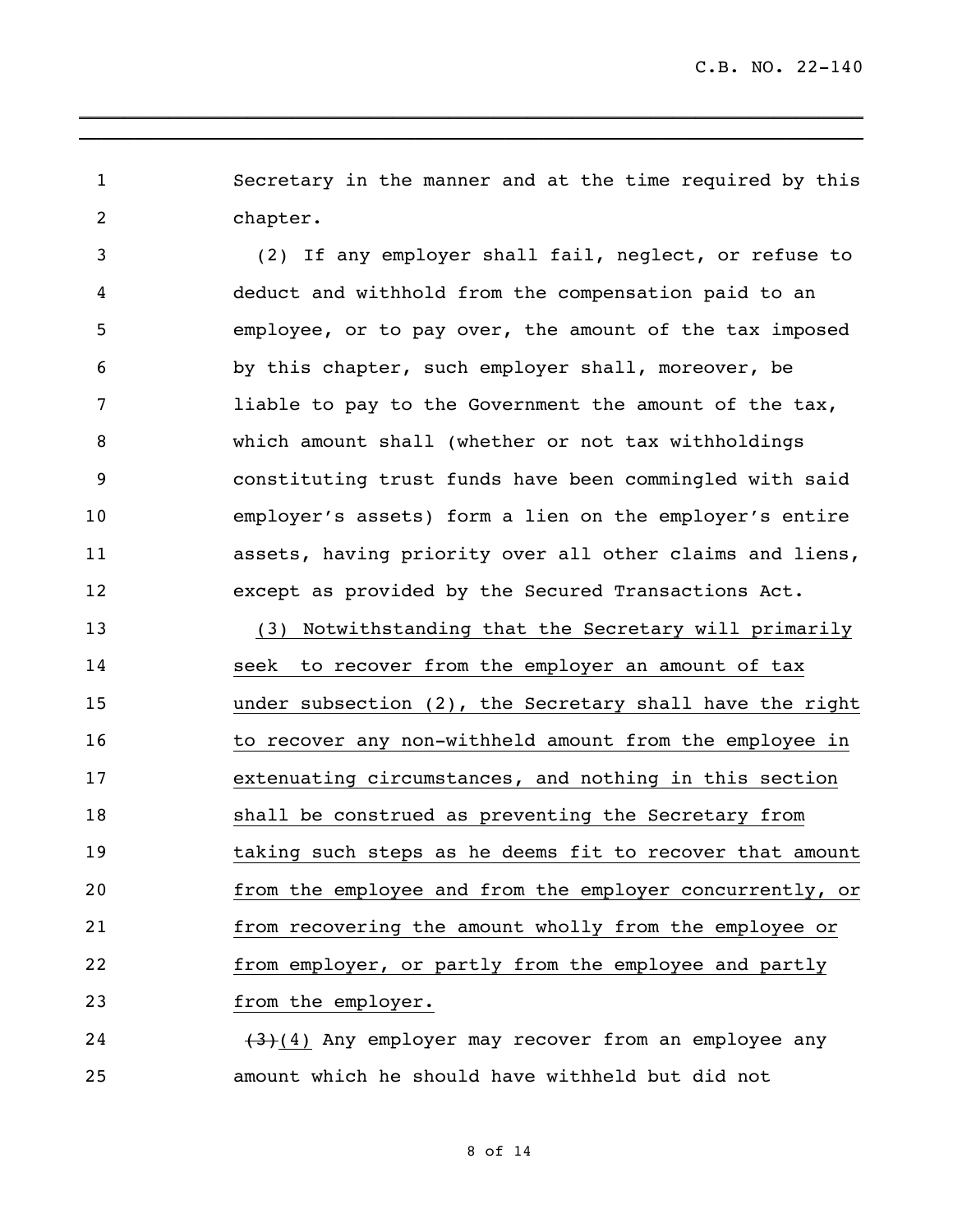withhold from such employee's wages and salaries, if he has been required to pay and has paid the amount to the Government out of his own funds pursuant to this section." Section 5. Section 151 of chapter 1 of title 54 of the Code of the Federated States of Micronesia (Annotated) is hereby amended to read as follows: "Section 151. Records; inspection and audit. (1) All persons, employees, and business required to make and file returns under this chapter shall keep and maintain for a period of six (6) years accurate records, and the records may be inspected, uplifted, copied, or 13 audited [and audited] at any reasonable time by the Secretary for the purpose of administering the provisions of this chapter. (2) For the purpose of this section the term **"**records" includes books of account, recording receipts documents or income or expenditure or purchases or sales, and also includes vouchers, invoices, receipts, and such other documents (including in electronic form) as are necessary to verify the entries in any such books of account and, in the case of an agent, records of all transactions (including in electronic form) carried out on behalf of the agent's principal." Section 6. Section 155 of chapter 1 of title 54 of the Code

\_\_\_\_\_\_\_\_\_\_\_\_\_\_\_\_\_\_\_\_\_\_\_\_\_\_\_\_\_\_\_\_\_\_\_\_\_\_\_\_\_\_\_\_\_\_\_\_\_\_\_\_\_\_\_\_\_\_\_\_\_\_\_\_\_\_\_\_\_\_ \_\_\_\_\_\_\_\_\_\_\_\_\_\_\_\_\_\_\_\_\_\_\_\_\_\_\_\_\_\_\_\_\_\_\_\_\_\_\_\_\_\_\_\_\_\_\_\_\_\_\_\_\_\_\_\_\_\_\_\_\_\_\_\_\_\_\_\_\_\_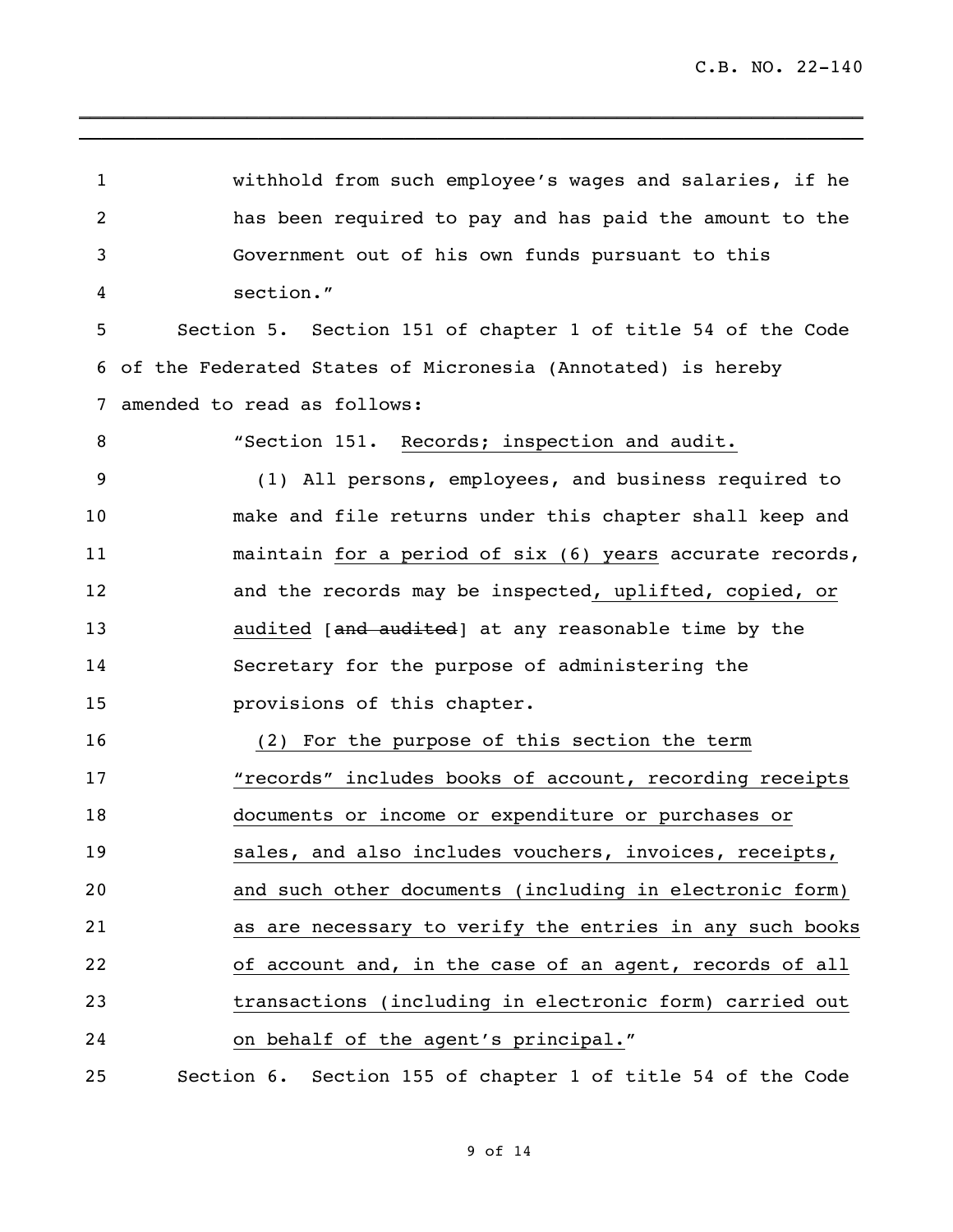of the Federated States of Micronesia (Annotated) is hereby amended, to read as follows:

\_\_\_\_\_\_\_\_\_\_\_\_\_\_\_\_\_\_\_\_\_\_\_\_\_\_\_\_\_\_\_\_\_\_\_\_\_\_\_\_\_\_\_\_\_\_\_\_\_\_\_\_\_\_\_\_\_\_\_\_\_\_\_\_\_\_\_\_\_\_ \_\_\_\_\_\_\_\_\_\_\_\_\_\_\_\_\_\_\_\_\_\_\_\_\_\_\_\_\_\_\_\_\_\_\_\_\_\_\_\_\_\_\_\_\_\_\_\_\_\_\_\_\_\_\_\_\_\_\_\_\_\_\_\_\_\_\_\_\_\_

 "Section 155. Civil penalties. The criminal penalties imposed by section 154 of this chapter for violation of provisions of this chapter shall be separate from, and in addition to, all other penalties or interest provided for in this section. The following civil penalties are hereby levied and shall be assessed and collected by this Secretary:

 (1) Failure to file return on time. Except as may be permitted by the Secretary pursuant to sections 139 and 143 of this chapter, if any taxpayer fails to make and file a return required under this chapter on or before 14 the date set, unless prior to that date such taxpayer applied for and received an extension for reasonable cause, one percent of the tax shall be added for each 30 days or fraction thereof elapsing between the due date of the return and the date on which it is actually filed; provided, however, that the minimum penalty under this subsection shall be five dollars and the minimum penalty under this section shall be 25% percent of the 22 tax due.

 (2) Failure by employer to file statement. Any employer required to furnish a written statement prescribed in section 133 of this chapter who willfully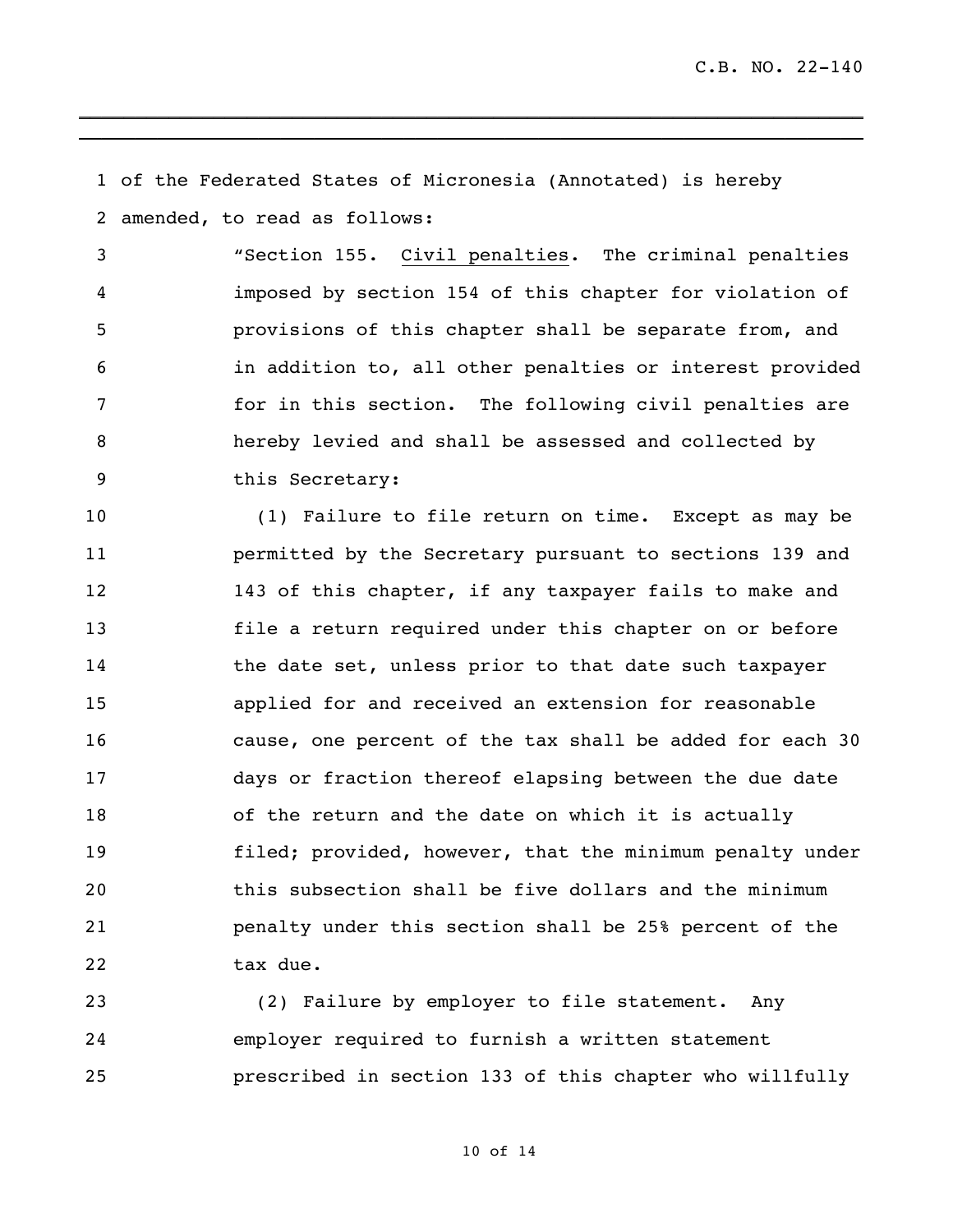failed to file such statements on the date prescribed thereof, except with regard to any extension of time for filing, shall be subject to a five dollar penalty for each such statement not so filed.

\_\_\_\_\_\_\_\_\_\_\_\_\_\_\_\_\_\_\_\_\_\_\_\_\_\_\_\_\_\_\_\_\_\_\_\_\_\_\_\_\_\_\_\_\_\_\_\_\_\_\_\_\_\_\_\_\_\_\_\_\_\_\_\_\_\_\_\_\_\_ \_\_\_\_\_\_\_\_\_\_\_\_\_\_\_\_\_\_\_\_\_\_\_\_\_\_\_\_\_\_\_\_\_\_\_\_\_\_\_\_\_\_\_\_\_\_\_\_\_\_\_\_\_\_\_\_\_\_\_\_\_\_\_\_\_\_\_\_\_\_

 (3) Failure to file after demand. Where taxpayer fails to file return and pay tax after demand in any case where the Secretary makes a return and assesses a 8 tax after a taxpayer's failure or refusal to make and file a return and pay the tax required by this chapter, ten percent of the tax assessed, in addition to the penalties of subsection (1) of this section, shall be added thereto.

 (4) False and fraudulent returns. If any part of any deficiency is due to fraud with intent to evade the tax, or any portion thereof, 50 percent of the total amount of such deficiency, in addition to the penalties provided in subsections (1), (2), and (3) of this section, shall be assessed and added to the deficiency assessment.

 (5) Interest. If any tax or penalty imposed by this chapter is not paid on or before the date prescribed for such payment, there shall be collected, in addition to such tax and penalties, interest on the unpaid balance of the tax principal at the rate of six percent per annum from its due date until the date it is paid.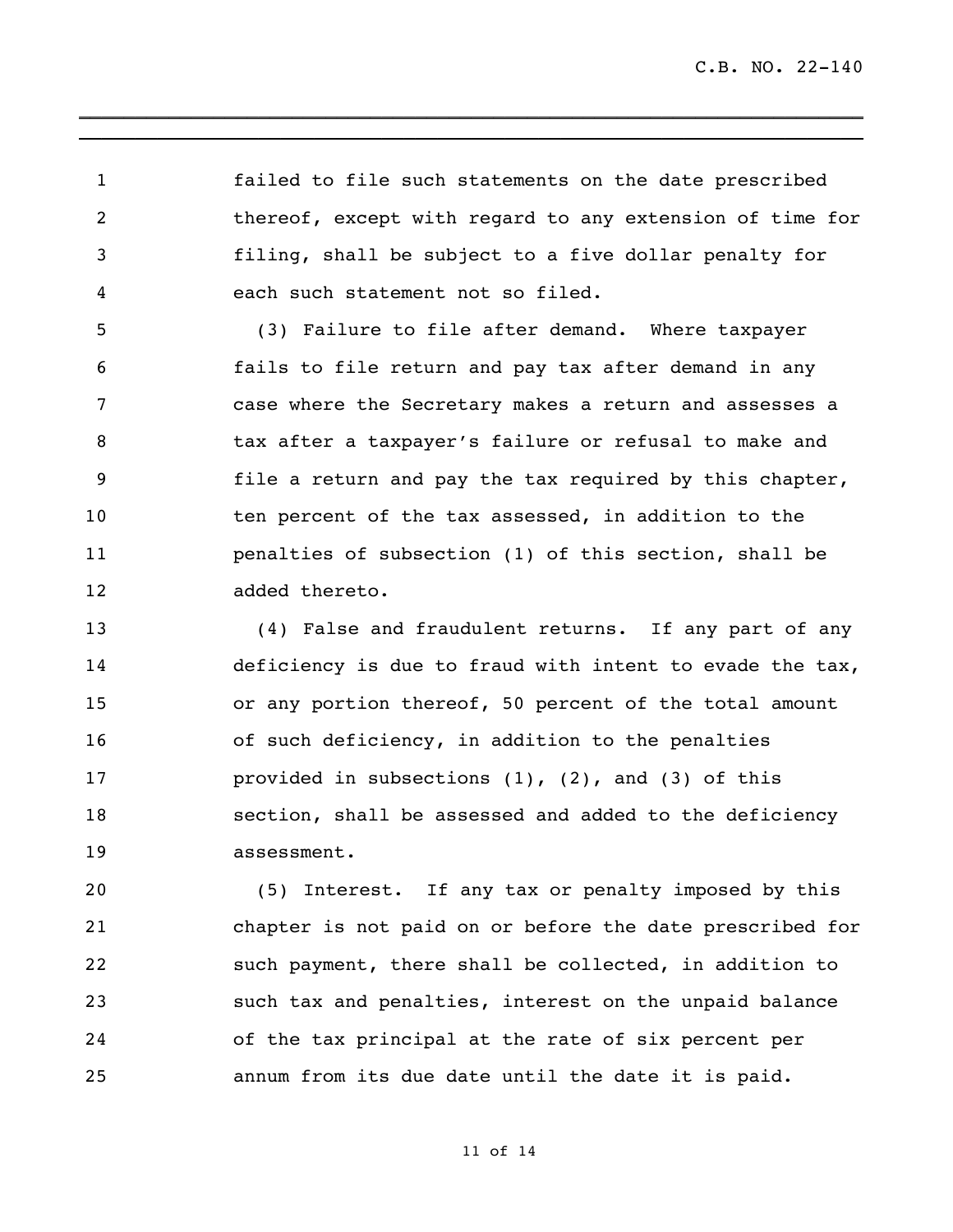| $\mathbf{1}$ |                                                                      |  |  |  |  |  |  |
|--------------|----------------------------------------------------------------------|--|--|--|--|--|--|
|              | (6) On application for relief made in writing to the                 |  |  |  |  |  |  |
| 2            | Secretary by any taxpayer who (whether before or after               |  |  |  |  |  |  |
| 3            | the commencement of this provision) has become liable                |  |  |  |  |  |  |
| 4            | for the payment of any penalty or interest under                     |  |  |  |  |  |  |
| 5            | subsections $(1)$ $(2)$ , $(3)$ , and $(5)$ of this section, the     |  |  |  |  |  |  |
| 6            | Secretary may, grant relief to the taxpayer by the                   |  |  |  |  |  |  |
| 7            | remission of the whole or part of the penalty or                     |  |  |  |  |  |  |
| 8            | interest, if he is satisfied that the late filing and or             |  |  |  |  |  |  |
| 9            | late payment was due to:                                             |  |  |  |  |  |  |
| 10           | (a) circumstances outside of the control of the                      |  |  |  |  |  |  |
| 11           | taxpayer; or                                                         |  |  |  |  |  |  |
| 12           | (b) the serious illness of the person                                |  |  |  |  |  |  |
| 13           | responsible for filing the return or statement, or                   |  |  |  |  |  |  |
| 14           | paying the tax; or                                                   |  |  |  |  |  |  |
| 15           | (c) excusable error on the part of a taxpayer                        |  |  |  |  |  |  |
| 16           | relying upon incorrect information.                                  |  |  |  |  |  |  |
| 17           | (d) A significant disruption to the person's                         |  |  |  |  |  |  |
| 18           | business caused by a Public Health Emergency                         |  |  |  |  |  |  |
| 19           | restrictions."                                                       |  |  |  |  |  |  |
| 20           | Section 7. Chapter 8 of title 54 of the Code of the                  |  |  |  |  |  |  |
|              | 21 Federated States of Micronesia (Annotated), as amended, is hereby |  |  |  |  |  |  |
|              | 22 amended by inserting a new section 811 to read as follows:        |  |  |  |  |  |  |
| 23           | "Section 812. Delegation of Secretary's functions and                |  |  |  |  |  |  |
| 24           | powers.                                                              |  |  |  |  |  |  |
| 25           | $(1)$ Subject to subsection $(4)$ of this section, the               |  |  |  |  |  |  |

 $\mathcal{L}_\text{max}$  and  $\mathcal{L}_\text{max}$  and  $\mathcal{L}_\text{max}$  and  $\mathcal{L}_\text{max}$  and  $\mathcal{L}_\text{max}$  $\_$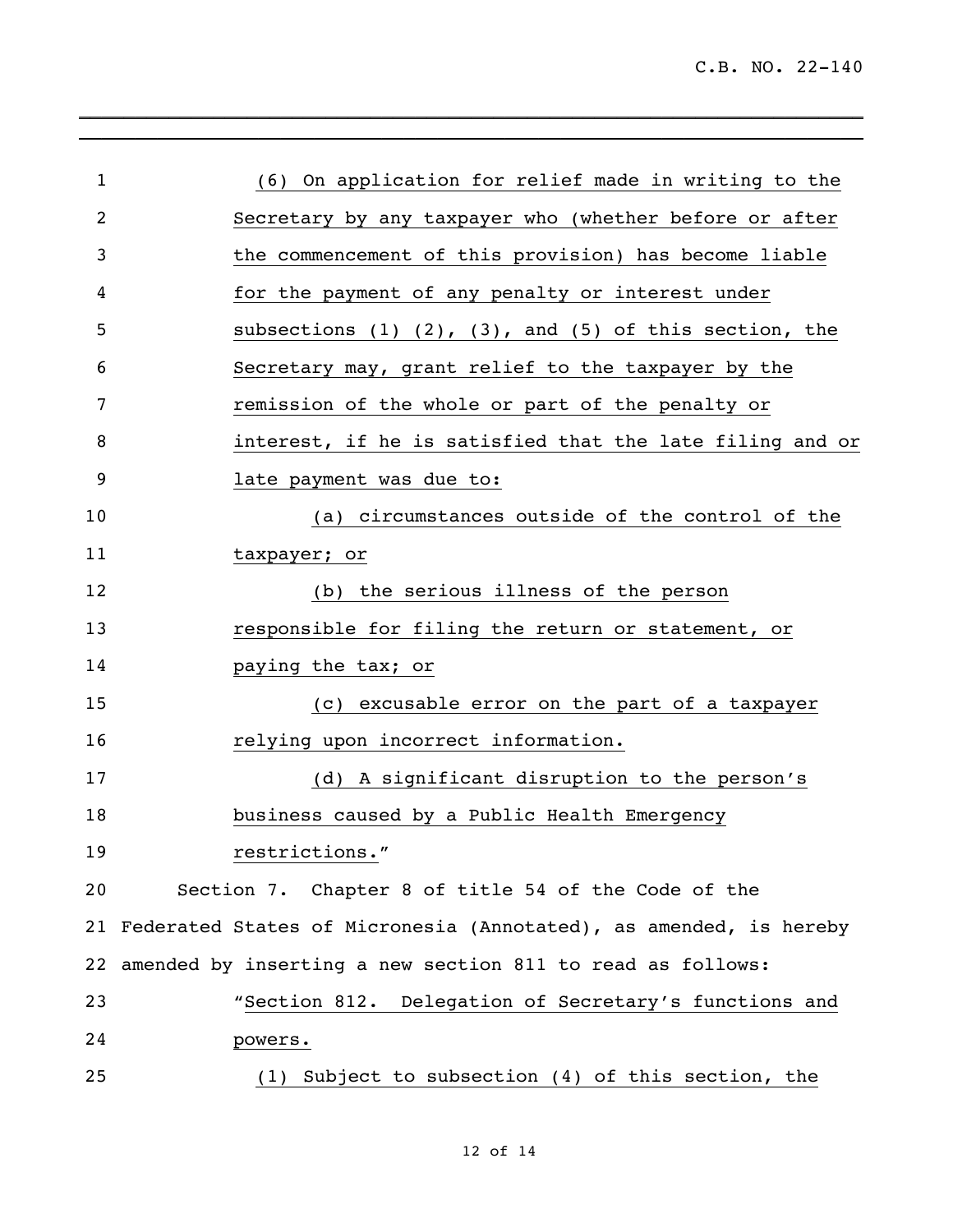| $\mathbf{1}$ | Secretary may, by written instrument, delegate to a      |
|--------------|----------------------------------------------------------|
| 2            | Department of Finance and Administration employee any of |
| 3            | his functions and powers under Title 54, other than this |
| 4            | power of delegation.                                     |
| 5            | A reference in Title 54 to the Secretary<br>(2)          |
| 6            | includes, in respect of the exercise of a power or       |
| 7            | performance of a function delegated to an employee, a    |
| 8            | reference to the delegate.                               |
| 9            | A delegation under this section is revocable at<br>(3)   |
| 10           | will and does not prevent the exercise of a power or     |
| 11           | performance of a function by the Secretary.              |
| 12           | The Secretary shall not delegate the functions<br>(4)    |
| 13           | and powers of Title 54 to any person other than an       |
| 14           | employee of the Department of Finance and                |
| 15           | Administration; provided, however, that nothing herein   |
| 16           | shall be deemed as limiting the Secretary from retaining |
| 17           | legal counsel, or contracting with consultants and       |
| 18           | others as may be necessary to assist the Department of   |
| 19           | Finance and Administration to perform its duties         |
| 20           | pursuant to Title 54."                                   |
| 21           |                                                          |
| 22           |                                                          |
| 23           |                                                          |
| 24           |                                                          |
| 25           |                                                          |
|              |                                                          |

 $\_$  $\mathcal{L}_\text{max}$  , and the set of the set of the set of the set of the set of the set of the set of the set of the set of